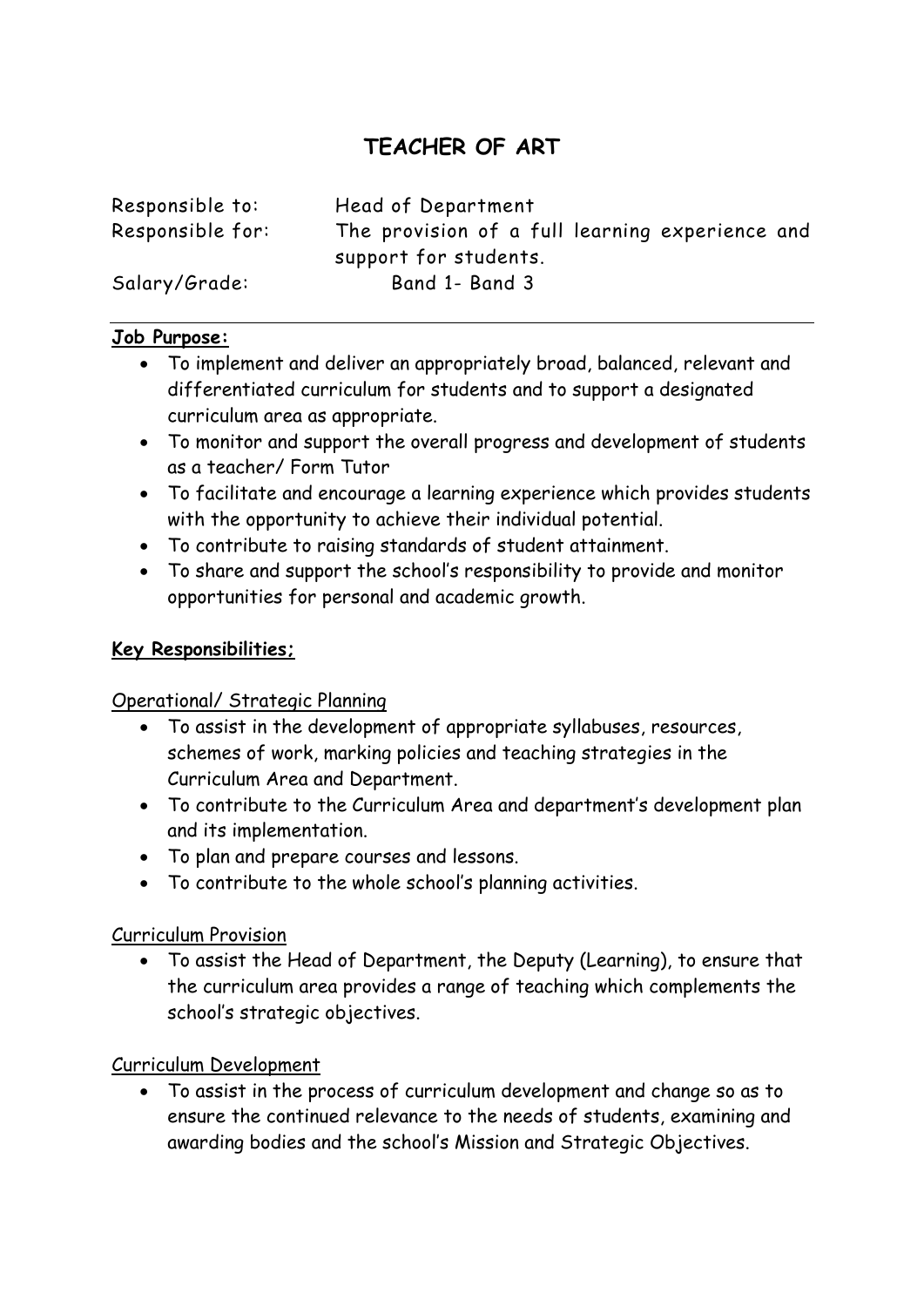## **Staffing**

#### Staff Development: Recruitment/ Deployment of Staff

- To take part in the school's staff development programme by participating in arrangements for further training and professional development.
- To continue personal development in the relevant areas including subject knowledge and teaching methods.
- To engage actively in the Performance Management Review process.
- To ensure the effective/efficient deployment of classroom support
- To work as a member of a designated team and to contribute positively to effective working relations within the school.

#### Quality Assurance

- To help to implement school quality procedures and to adhere to those.
- To contribute to the process of monitoring and evaluation of the curriculum area/department in line with agreed school procedures, including evaluation against quality standards and performance criteria. To seek/implement modification and improvement where required.
- To review from time to time methods of teaching and programmes of work.
- To take part, as may be required, in the review, development and management of activities relating to the curriculum, organisation and pastoral functions of the school.

#### Management Information

- To maintain appropriate records and to provide relevant accurate and upto-date information for MIS, registers, etc.
- To complete the relevant documentation to assist in the tracking of students.
- To track student progress and use information to inform teaching and learning.

#### Communications

- To communicate effectively with the parents of students as appropriate.
- Where appropriate, to communicate and co-operate with persons or bodies outside the school.
- To follow agreed policies for communications in the school.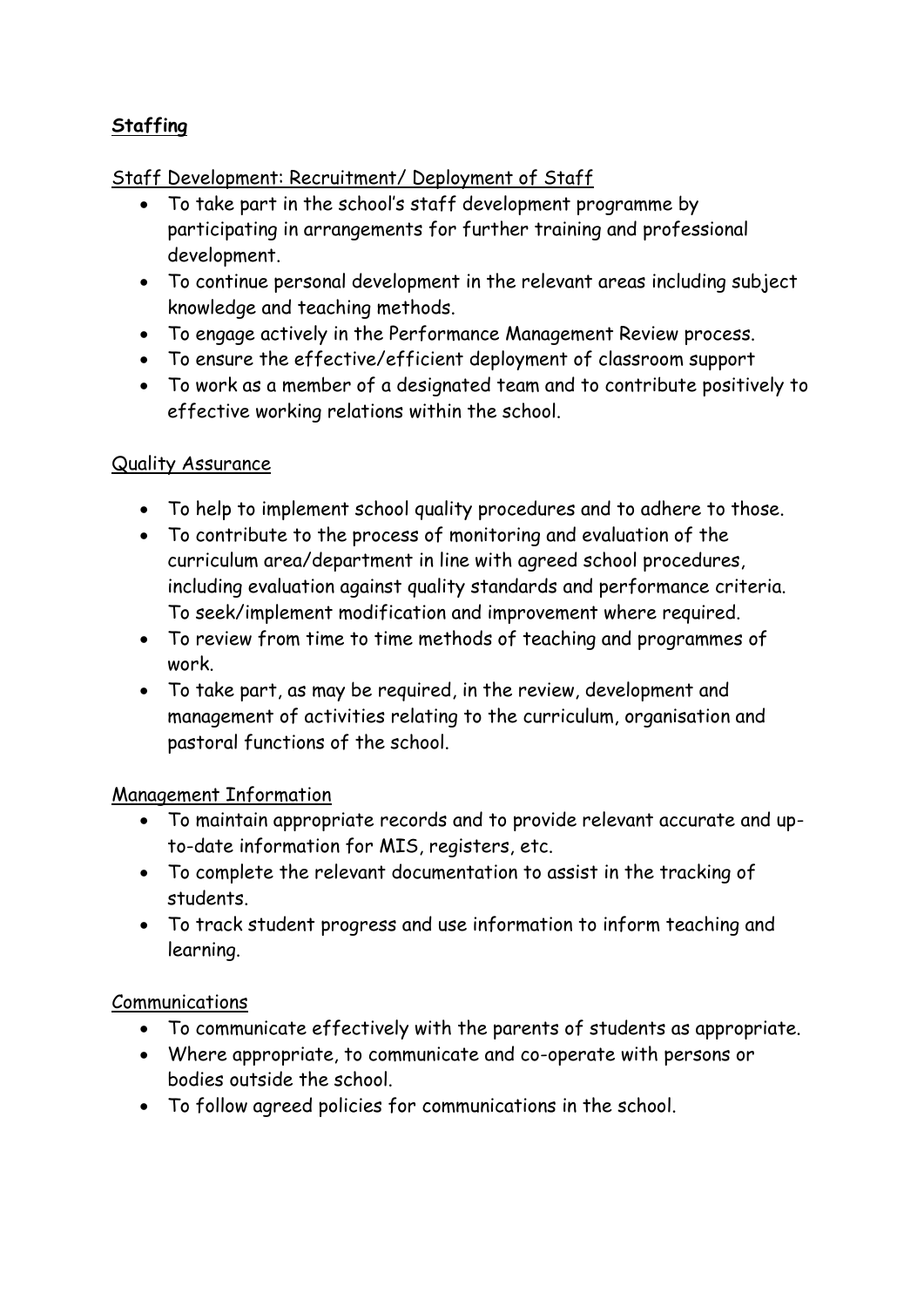Marketing and Liaison

- To take part in marketing and liaison activities such as Open Evenings Parents Evenings, Review days and liaison events with partner schools.
- To contribute to the development of effective subject links with external agencies.

## Management of Resources

- To contribute to the process of the ordering and allocation of equipment and materials.
- To assist the Head of Department to identify resource needs and to contribute to the efficient/effective use of physical resources.
- To co-operate with other staff to ensure a sharing and effective usage of resources to the benefit of the School, department and the students.

## Pastoral System

- To be a Form Tutor to an assigned group of students.
- To promote the general progress and well-being of individual students and of the Form Tutor Group as a whole.
- To liaise with a Pastoral Leader to ensure the implementation of the school's Pastoral System.
- To register students, accompany them to assemblies, encourage their full attendance at all lessons and their participation in other aspects of school life.
- To evaluate and monitor the progress of students and keep up-to-date student records as may be required.
- To recognise and celebrate student achievement.
- To recommend the appropriate support and intervention to ensure that each student reaches their full potential and to review and amend these plans as required.
- To contribute to the preparation of Action Plans and progress files and other reports.
- To alert the appropriate staff to problems experienced by students and to make recommendations as to how these may be resolved.
- To communicate as appropriate, with the parents of students and with persons or bodies outside the school concerned with the welfare of individual students, after consultation with the appropriate staff
- To contribute to PSHCE and citizenship and enterprise according to school policy
- To apply the Behaviour management systems so that effective learning can take place.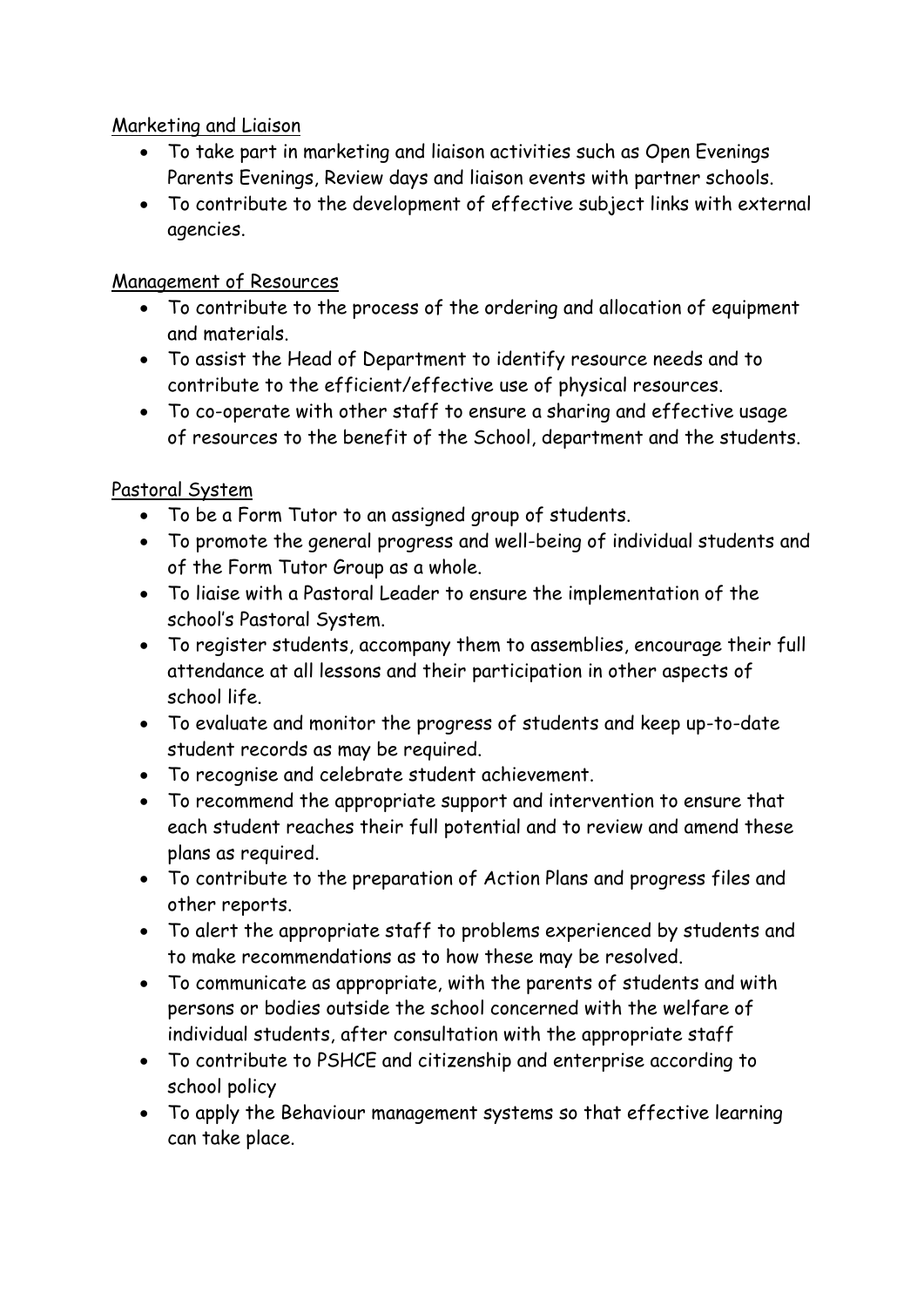## Teaching

- To teach, students according to their educational needs, including the setting and marking of work to be carried out by the student in school and elsewhere.
- To assess, record and report on the attendance, progress, development and attainment of students and to keep such records as are required.
- To provide, or contribute to, oral and written assessments, reports and references relating to individual students and groups of students.
- To ensure that ICT, Literacy, Numeracy and school subject specialism(s) are reflected in the teaching/learning experience of students
- To undertake a designated programme of teaching.
- To ensure a high quality learning experience for students, which meets internal and external quality standards.
- To prepare and update subject materials.
- To use a variety of delivery methods, which will stimulate learning appropriate to student needs and demands of the syllabus.
- To maintain discipline in accordance with the school's procedures, and to encourage good practice with regard to punctuality, behaviour, standards of work and homework.
- To undertake assessment of students as requested by external examination bodies, departmental and school procedures.
- To mark, grade and give written/verbal and diagnostic feedback as required.

## Other Specific Duties:

- To play a full part in the life of the school community, to support its distinctive mission and Catholic ethos and to encourage staff and students to follow this example.
- To support the school in meeting its requirements for worship.
- To promote actively the school's corporate policies.
- To continue personal development as agreed.
- To comply with the school's Health and safety policy and undertake risk assessments as appropriate.
- To undertake any other duty as specified by STPCB not mentioned in the above.
- To undertake any reasonable request by the Head Teacher.

Whilst every effort has been made to explain the main duties and responsibilities of the post, each individual task undertaken may not be identified.